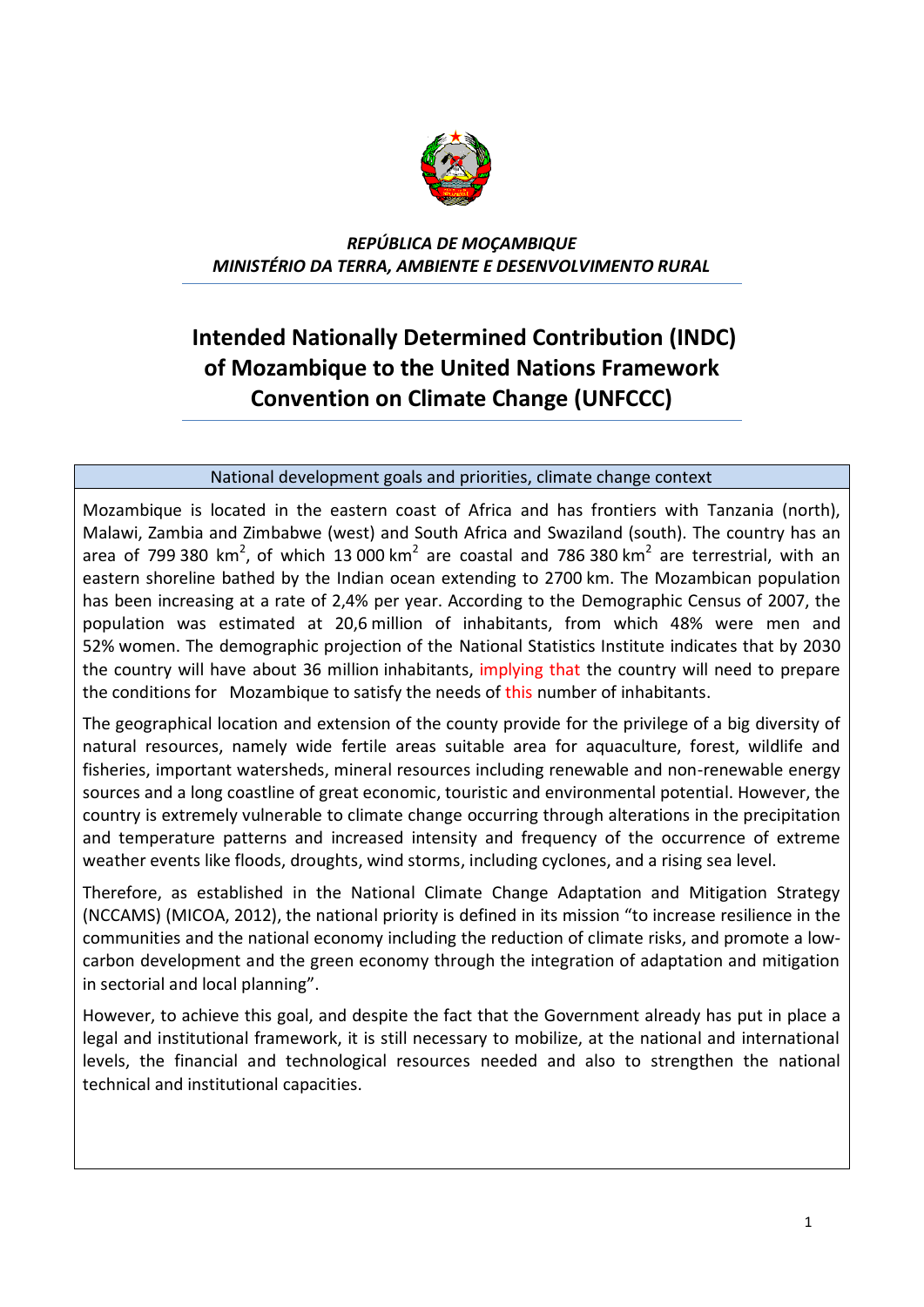| <b>Adaptation Contribution</b>                                                  |                                                                                                                                                                                                                                                                                                                                                                                                                                                                                                                                                                                                                                                                                                                                                                                                                                                                   |  |  |
|---------------------------------------------------------------------------------|-------------------------------------------------------------------------------------------------------------------------------------------------------------------------------------------------------------------------------------------------------------------------------------------------------------------------------------------------------------------------------------------------------------------------------------------------------------------------------------------------------------------------------------------------------------------------------------------------------------------------------------------------------------------------------------------------------------------------------------------------------------------------------------------------------------------------------------------------------------------|--|--|
| 1. Rationale<br>and<br>for<br>process<br>developing INDC on<br>adaptation       | Second <sup>1</sup><br>elaborated<br>Initial<br>and<br>National<br>Mozambique<br>has<br>its<br>Communications and other studies <sup>2</sup> , which indicate that the country is<br>extremely vulnerable to climate change impacts. Based on the results of<br>those studies' and from the experience arising from actions implemented<br>to prepare and protect people, ecosystems and infrastructures from the<br>negative impacts occurring due to extreme weather events, the Inter-<br>Institutional Group on Climate Change (GIIMC) conducted the<br>participatory process to formulate the NCCAMS, which was approved by<br>the Government in November 2012.                                                                                                                                                                                              |  |  |
|                                                                                 | The NCCAMS identifies adaptation and the reduction of the climate risk as<br>a national priority and presents eight strategic actions aimed at creating<br>resilience and reducing the climate risk in the communities, ecosystems<br>and national economy. The NCCAMS identifies also a set of key cross<br>cutting actions including (i) institutional and legal reform, (ii) research and<br>systematic observation and (iii) capacity building and technology transfer.<br>These are relevant to achieve a prosperous and climate change resilient<br>Mozambique, with a green economy in all social and economic sectors.                                                                                                                                                                                                                                    |  |  |
|                                                                                 | Mozambique has decided to include adaptation in its INDC, so as to<br>consider this document as a means to communicate its present and future<br>great climate vulnerability and the effort that the Government, in<br>collaboration with its partners, has to make to create the national capacity<br>to deal with climate change.                                                                                                                                                                                                                                                                                                                                                                                                                                                                                                                               |  |  |
|                                                                                 | The INDC formulation process started with the compilation of the<br>strategic action proposed in the adaptation and risk reduction pillar of the<br>NCCAMS, and other climate change studies done as well as the legal<br>ordinances. This resulted in the preliminary version of the document that<br>served as a basis for the consultations at the provincial level and at the<br>central level, in the Technical Council of the National Council for<br>Sustainable<br>Development (CONDES), and with other<br>different<br>stakeholders as the civil society, private sector representatives and<br>governmental institutions. This process ended with the realization of the<br>Forum to debate the validation of the INDC and afterwards with its<br>approval by the Council of Ministers and subsequent submission to the<br><b>UNFCCC's Secretariat.</b> |  |  |
| 2. Summary of climate<br>trends,<br>change<br>impacts<br>and<br>vulnerabilities | The analysis of the impacts and frequency of its occurrence in<br>Mozambique in the period covering 1956 to 2008 demonstrates that<br>drought and floods are the events that most affect the population, living<br>in vulnerable areas, and that the latter are the most common occurrences                                                                                                                                                                                                                                                                                                                                                                                                                                                                                                                                                                       |  |  |

 1 The Second National Communication is in the process of being submitted to the UNFCCC 2 Studies about Climate Change elaborated by the Instituto Nacional de Gestão das Calamidades (INGC), Study on the Economy of Climate Change elaborated by the World Bank, among others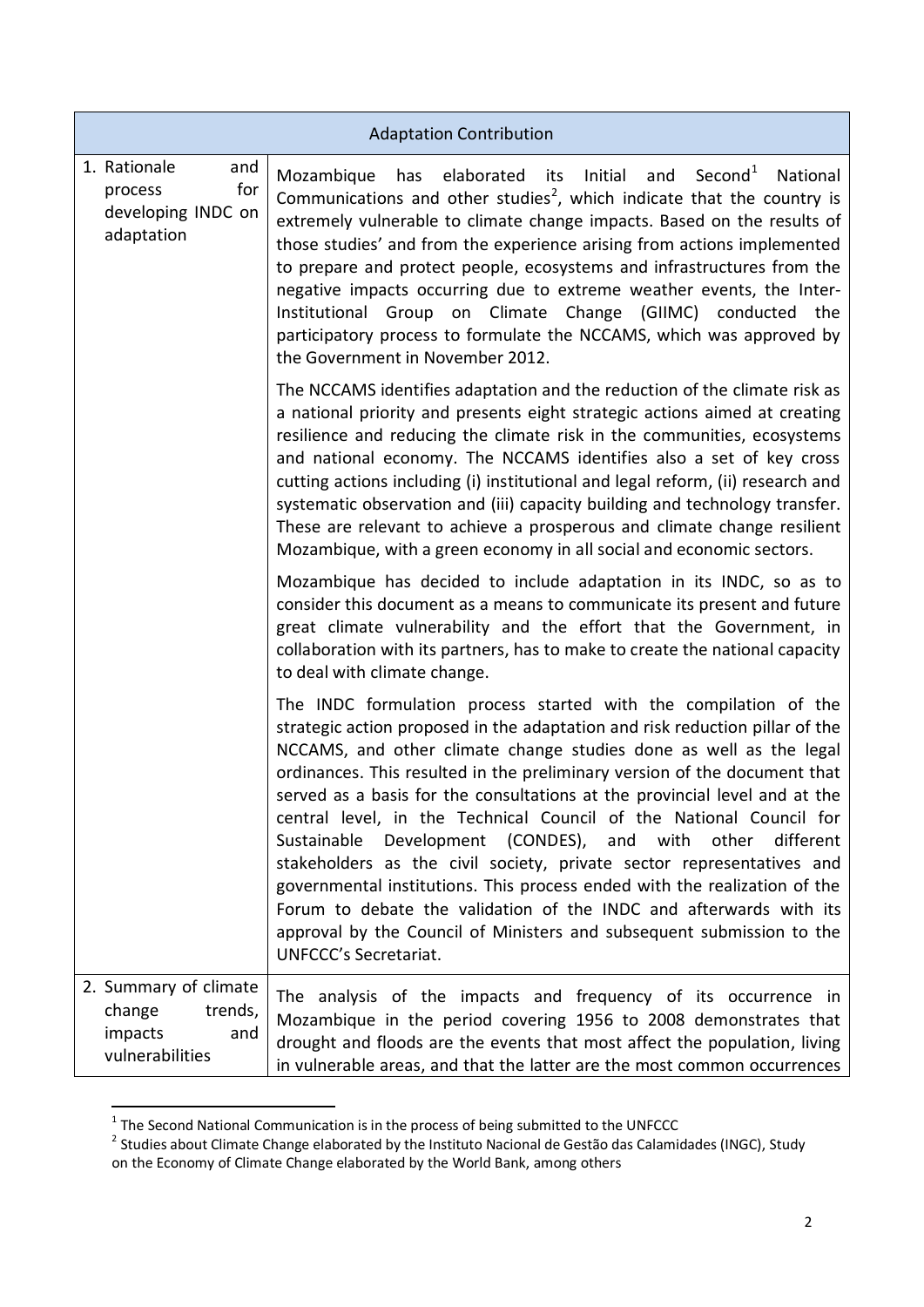followed by tropical cyclones.

The consequences of the observed impacts of climate change in the country include the loss of human lives, destruction of socioeconomic infrastructures and property, loss of livelihoods and environmental degradation, including erosion and saltwater intrusion, with impacts in the communities and the national economy.

The economic impacts of climate change are well described in the study *Economics of Adaptation to Climate Change: Mozambique* (World Bank, 2010). This indicated that the economic cost of the disasters that occurred in Mozambique between 1980 and 2003 was 1,74 thousand million USD. However, this value underestimates the losses and impacts on the poor populations that live mostly in the coastal zones (60%) and derive their basic subsistence from fisheries and rainfed agriculture. This population, the coastal resources and infrastructures are exposed to tropical cyclones and to sea level rise.

Based in the same study, the climate scenarios indicate the reduction of the national welfare. The report projects greater losses, estimated between 2 to 7 thousand million USD (real 2003) for the period covering 2003 to 2050. This is equivalent to an annual loss that varies among 0,6 and 1,2 thousand million USD per year until 2030. The major losses are those associated with infrastructures, mainly roads due to floods, although agriculture is also severely affected by drought.

As referred above, the country is vulnerable to climate change. Assessment studies have shown that Mozambique is already suffering the negative impacts, of climate change and the climate projections recommend adoption and implementation of measures to mitigate the future climate change impacts. Some of the observed impacts include:

1. Trend in the increase of the averages of the maximum and minimum temperature (INGC, 2009) all over the country (Table 1), where the central region had the higher variation in the minimum temperature (+1,62ºC)

Table 1: Variation of the average maximum and minimum temperature by region, between 1960 and 2005 in four stations (INGC, 2010)

| Region | Trend    | Variation TMax <sub>4ye</sub> | Variation da TMin <sub>ave</sub> |
|--------|----------|-------------------------------|----------------------------------|
| North  | Increase | $0.76 - 1.16$                 | $0,80 - 0,88$                    |
| Centre | Increase | $0,40 - 1,11$                 | $1,12 - 1,62$                    |
| South  | Increase | $0.50 - 0.98$                 | $0.69 - 1.35$                    |
| Coast  | Increase | $0.74 - 1.01$                 | $0.52 - 0.65$                    |

2. Increase of the occurrence of extreme climate events such as floods, droughts, tropical cyclones and epidemics (Figure 1).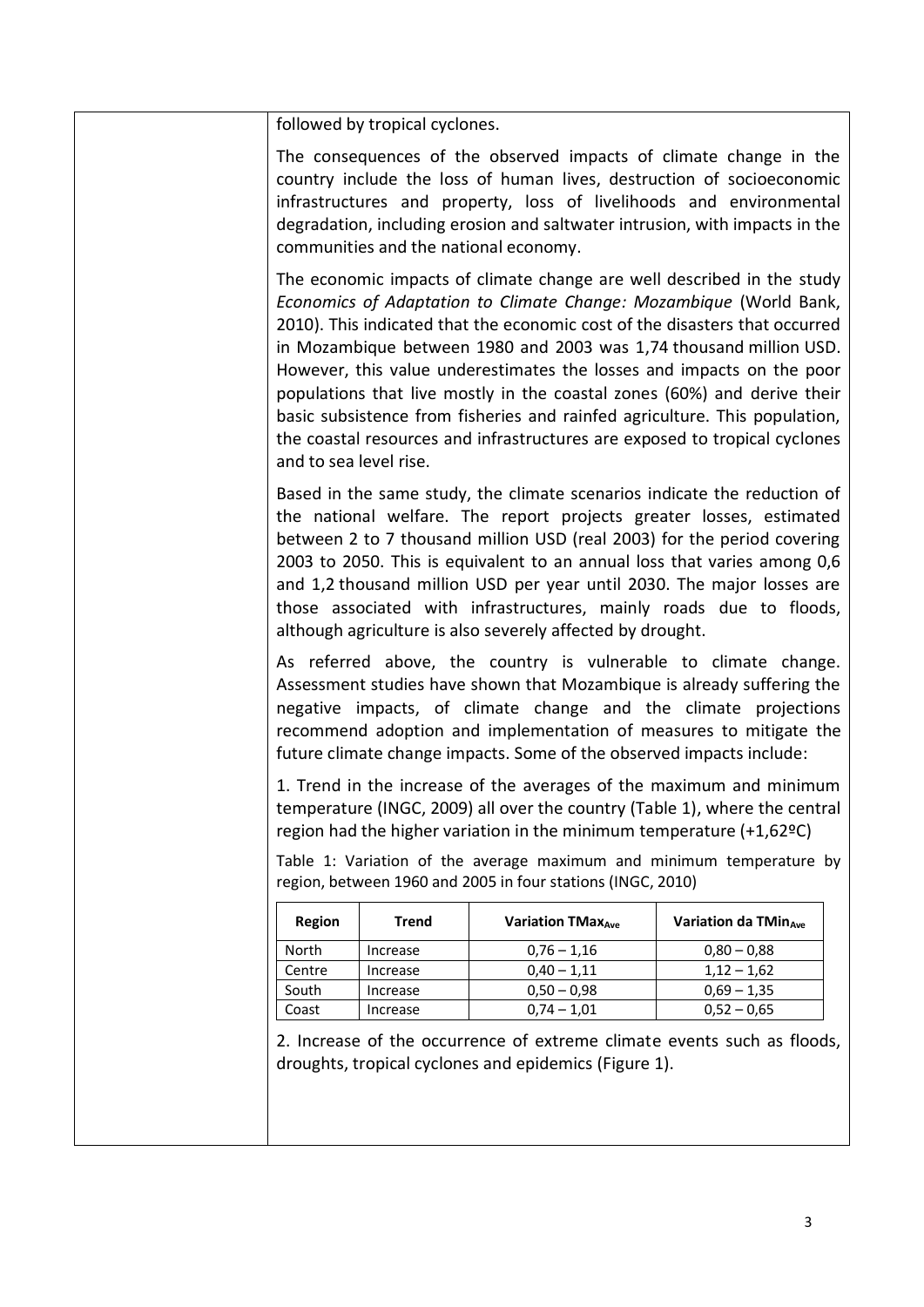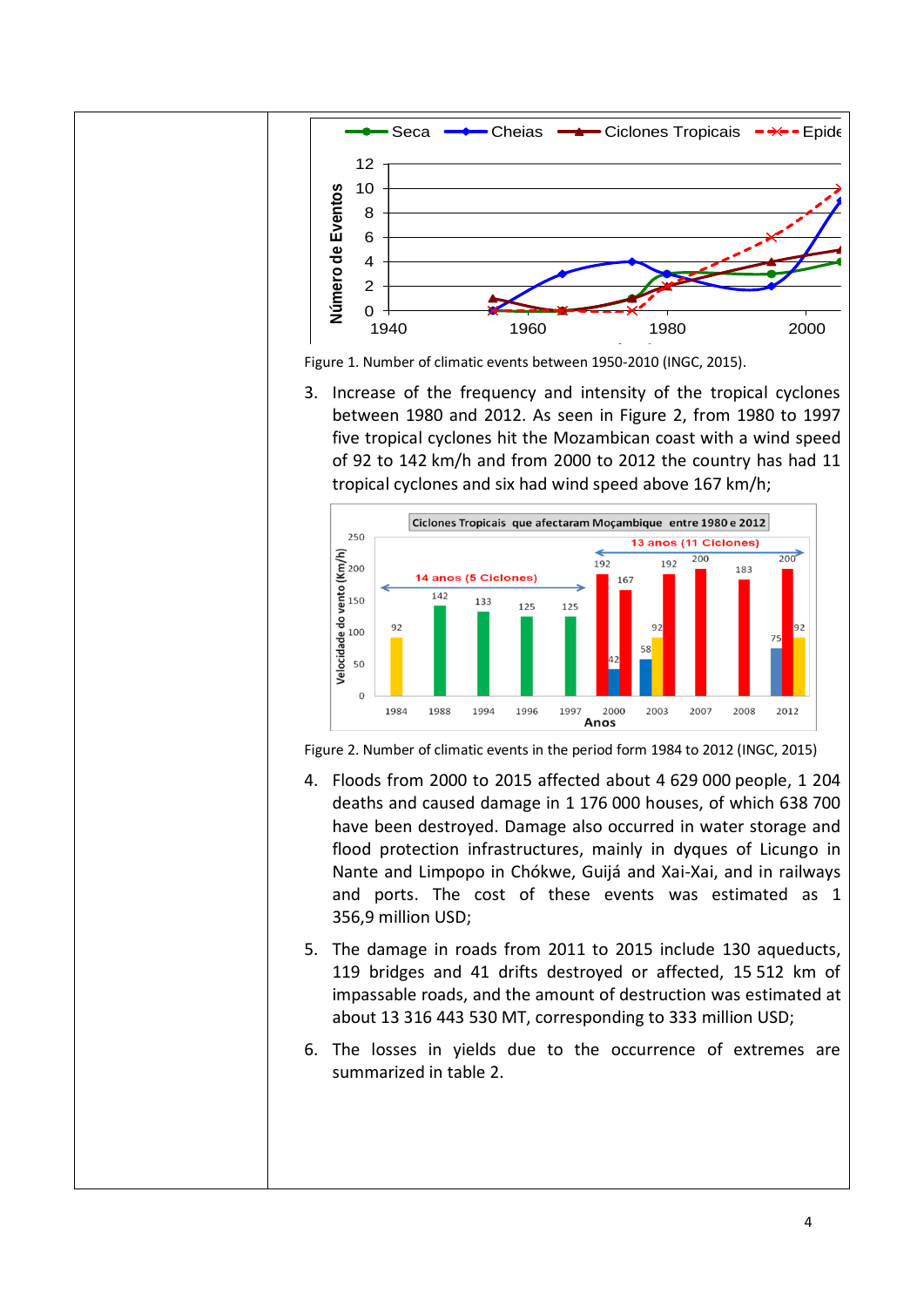|                                                                                                | Table 2: Impact of climate change on yields from 2005 to 2014.                                                                                                                                                                                                                                                                                                                                                                                                                                                                                                                                                                                                                                                                                                                                                                                                                                                                                                                                                                                                                                      |                           |  |                                                                                                                                                                                                                                                                                                                                                                                                                                                   |  |                                  |
|------------------------------------------------------------------------------------------------|-----------------------------------------------------------------------------------------------------------------------------------------------------------------------------------------------------------------------------------------------------------------------------------------------------------------------------------------------------------------------------------------------------------------------------------------------------------------------------------------------------------------------------------------------------------------------------------------------------------------------------------------------------------------------------------------------------------------------------------------------------------------------------------------------------------------------------------------------------------------------------------------------------------------------------------------------------------------------------------------------------------------------------------------------------------------------------------------------------|---------------------------|--|---------------------------------------------------------------------------------------------------------------------------------------------------------------------------------------------------------------------------------------------------------------------------------------------------------------------------------------------------------------------------------------------------------------------------------------------------|--|----------------------------------|
|                                                                                                | Year                                                                                                                                                                                                                                                                                                                                                                                                                                                                                                                                                                                                                                                                                                                                                                                                                                                                                                                                                                                                                                                                                                | Event                     |  | <b>Affected region</b>                                                                                                                                                                                                                                                                                                                                                                                                                            |  | Loss of area                     |
|                                                                                                | 2005                                                                                                                                                                                                                                                                                                                                                                                                                                                                                                                                                                                                                                                                                                                                                                                                                                                                                                                                                                                                                                                                                                | Severe drought            |  | South and Centre                                                                                                                                                                                                                                                                                                                                                                                                                                  |  | 369 ha                           |
|                                                                                                | 2005                                                                                                                                                                                                                                                                                                                                                                                                                                                                                                                                                                                                                                                                                                                                                                                                                                                                                                                                                                                                                                                                                                | Cyclone Fávio             |  | Provinces of Inhambane,<br>Sofala and Manica                                                                                                                                                                                                                                                                                                                                                                                                      |  | 75 000 ha                        |
|                                                                                                | 2007                                                                                                                                                                                                                                                                                                                                                                                                                                                                                                                                                                                                                                                                                                                                                                                                                                                                                                                                                                                                                                                                                                | Moderate drought          |  | South and Centre                                                                                                                                                                                                                                                                                                                                                                                                                                  |  | 102 000 ha                       |
|                                                                                                | 2009                                                                                                                                                                                                                                                                                                                                                                                                                                                                                                                                                                                                                                                                                                                                                                                                                                                                                                                                                                                                                                                                                                | Drought and floods        |  | South and Centre                                                                                                                                                                                                                                                                                                                                                                                                                                  |  | 715 696 ha                       |
|                                                                                                | 2010/11                                                                                                                                                                                                                                                                                                                                                                                                                                                                                                                                                                                                                                                                                                                                                                                                                                                                                                                                                                                                                                                                                             | Flood                     |  | South and Centre                                                                                                                                                                                                                                                                                                                                                                                                                                  |  | 21 889 ha                        |
|                                                                                                | 2011/12                                                                                                                                                                                                                                                                                                                                                                                                                                                                                                                                                                                                                                                                                                                                                                                                                                                                                                                                                                                                                                                                                             | Storms Dando and<br>Funso |  | Entire country                                                                                                                                                                                                                                                                                                                                                                                                                                    |  | 41 979 ha                        |
|                                                                                                | 2012/13                                                                                                                                                                                                                                                                                                                                                                                                                                                                                                                                                                                                                                                                                                                                                                                                                                                                                                                                                                                                                                                                                             | Drought and floods        |  | Entire country                                                                                                                                                                                                                                                                                                                                                                                                                                    |  | 216 745 ha                       |
|                                                                                                | 2013/14                                                                                                                                                                                                                                                                                                                                                                                                                                                                                                                                                                                                                                                                                                                                                                                                                                                                                                                                                                                                                                                                                             | Floods                    |  | South and Centre and<br>Province of Cabo Delgado                                                                                                                                                                                                                                                                                                                                                                                                  |  | 26 085 ha                        |
|                                                                                                | 7. Nowadays the saltwater intrusion represents a problem in the<br>Umbeluzi, Incomati, Limpopo, Save, Púngoe, Buzi and Zambeze<br>rivers where the irrigation is developed. Table 3 (INGC, 2010)<br>shows to which degree some rivers are affected.<br>Table 3: Saltwater intrusion in some rivers.                                                                                                                                                                                                                                                                                                                                                                                                                                                                                                                                                                                                                                                                                                                                                                                                 |                           |  |                                                                                                                                                                                                                                                                                                                                                                                                                                                   |  |                                  |
|                                                                                                |                                                                                                                                                                                                                                                                                                                                                                                                                                                                                                                                                                                                                                                                                                                                                                                                                                                                                                                                                                                                                                                                                                     | <b>River</b>              |  |                                                                                                                                                                                                                                                                                                                                                                                                                                                   |  |                                  |
|                                                                                                |                                                                                                                                                                                                                                                                                                                                                                                                                                                                                                                                                                                                                                                                                                                                                                                                                                                                                                                                                                                                                                                                                                     |                           |  | Distance in the interior (km)                                                                                                                                                                                                                                                                                                                                                                                                                     |  | Affected area (km <sup>2</sup> ) |
|                                                                                                | Zambeze                                                                                                                                                                                                                                                                                                                                                                                                                                                                                                                                                                                                                                                                                                                                                                                                                                                                                                                                                                                                                                                                                             |                           |  | 28                                                                                                                                                                                                                                                                                                                                                                                                                                                |  | 240                              |
|                                                                                                | Save                                                                                                                                                                                                                                                                                                                                                                                                                                                                                                                                                                                                                                                                                                                                                                                                                                                                                                                                                                                                                                                                                                |                           |  | 16                                                                                                                                                                                                                                                                                                                                                                                                                                                |  | 170                              |
|                                                                                                | Limpopo<br>Buzi                                                                                                                                                                                                                                                                                                                                                                                                                                                                                                                                                                                                                                                                                                                                                                                                                                                                                                                                                                                                                                                                                     |                           |  | 29<br>20                                                                                                                                                                                                                                                                                                                                                                                                                                          |  | 83<br>19                         |
|                                                                                                |                                                                                                                                                                                                                                                                                                                                                                                                                                                                                                                                                                                                                                                                                                                                                                                                                                                                                                                                                                                                                                                                                                     |                           |  |                                                                                                                                                                                                                                                                                                                                                                                                                                                   |  | 5                                |
|                                                                                                | Maputo<br>Ligonha                                                                                                                                                                                                                                                                                                                                                                                                                                                                                                                                                                                                                                                                                                                                                                                                                                                                                                                                                                                                                                                                                   |                           |  | 11<br>5                                                                                                                                                                                                                                                                                                                                                                                                                                           |  | $6\overline{6}$                  |
|                                                                                                |                                                                                                                                                                                                                                                                                                                                                                                                                                                                                                                                                                                                                                                                                                                                                                                                                                                                                                                                                                                                                                                                                                     |                           |  | According to climate projections these impacts will be exacerbated<br>considering the expected increase in temperature of 1,5 to 3,0ºC between<br>2046 and 2065 and the sea level rise of 15 cm, 30 cm and 45 cm as a<br>consequence of thermic expansion and of 15 cm, 110 cm and 415 cm from<br>ice melting in 2030, 2060 and 2100, respectively. Studies from the World<br>Bank indicate a loss of 0,6 to 1,2 million USD per year until 2030. |  |                                  |
| Reporting on long-<br>3.<br>term and near-<br>term adaptation<br>visions, goals and<br>targets | The mission is to "reduce climate change vulnerability and improve the<br>wellbeing of Mozambicans through the implementation of concrete<br>measures for adaptation and climate risk reduction, promoting mitigation<br>and low-carbon development, aiming at sustainable development, with<br>the active participation of all stakeholders in the social, environmental<br>and economic sectors".<br>To achieve that, in the short term (2015-2019), the first NCCAMM action<br>plan is being updated. In this Plan adaptation will be included as the<br>National Adaptation Plan (NAP). In this period, as in 2013 and 2014, the<br>goal will continue to be the Action Plan, to increase local resilience,<br>fighting poverty and identifying opportunities for adaptation and low-<br>carbon development at community level through its mainstreaming in the<br>process of district planning and budgeting. As the evaluation made shows<br>that the goal has not been accomplished in 2014, and thereby requires<br>delaying the term of the first phase to 2019. The subsequent medium and |                           |  |                                                                                                                                                                                                                                                                                                                                                                                                                                                   |  |                                  |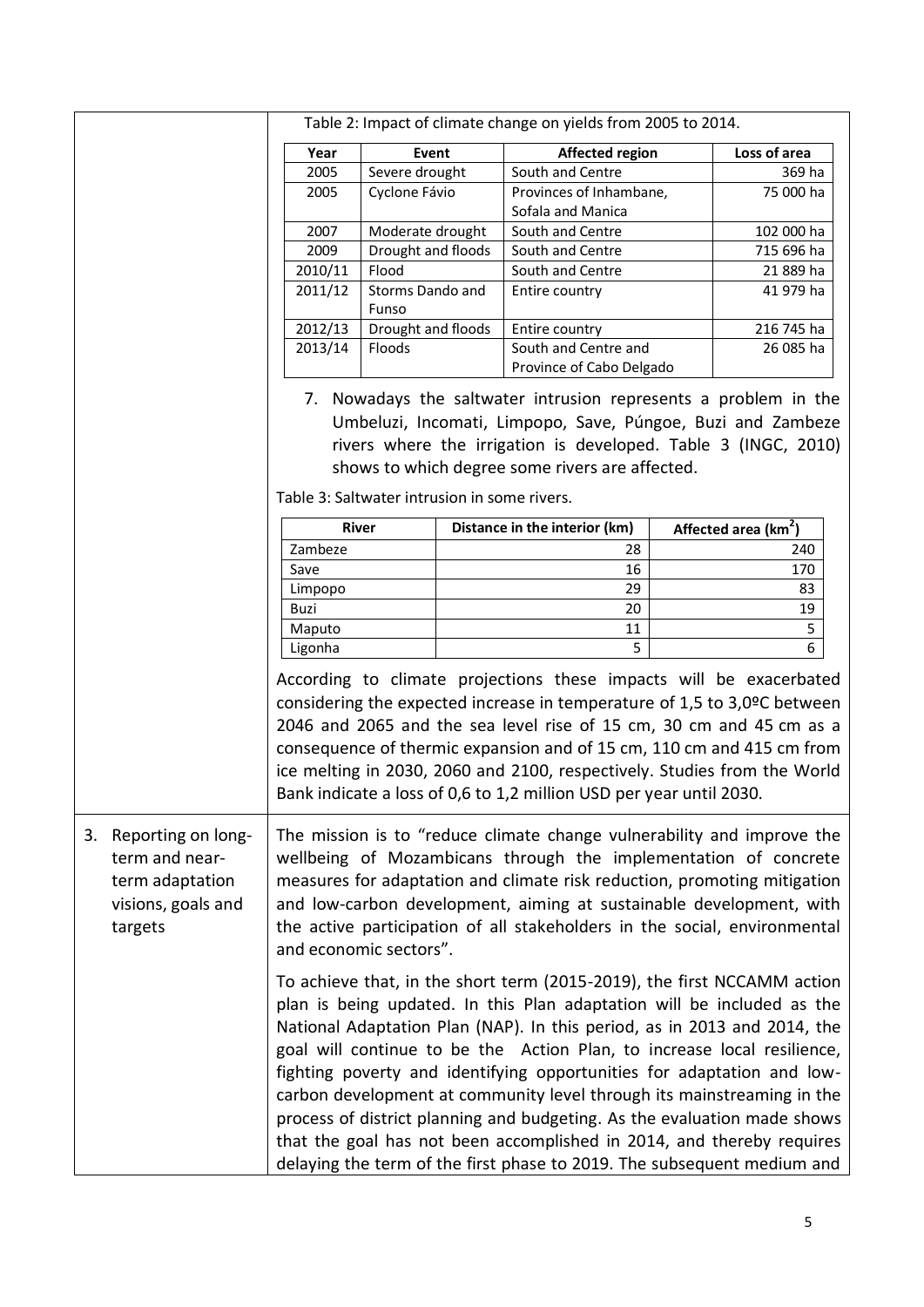|                                                                                     | long-term goals have also been adjusted to 2025 and 2030, respectively.                                                                                                                                                                                                                                                                                                                                                                                                                                                                                                                                                                             |
|-------------------------------------------------------------------------------------|-----------------------------------------------------------------------------------------------------------------------------------------------------------------------------------------------------------------------------------------------------------------------------------------------------------------------------------------------------------------------------------------------------------------------------------------------------------------------------------------------------------------------------------------------------------------------------------------------------------------------------------------------------|
|                                                                                     | In the medium (2020 to 2025) and long (2026 to 2030) terms Mozambique<br>intends to update its NAP in which the goals will be similar to those in the<br>shorter term, but referring to the provincial and national level,<br>respectively. Therefore, from 2020 to 2025, the country intends to<br>increase its resilience at the provincial level and to include adaptation in<br>that scope of planning and from 2026 to 2030 to do the same at the<br>national level, achieving in this way the vision of the NCCAMS $-$ "A<br>prosperous and climate change resilient Mozambique, with a green<br>economy in all social and economic sectors". |
|                                                                                     | This vision is quite ambitious, has been demonstrated during the<br>implementation of the NCCAMS's first action plan, and the need for<br>financial and technical support and capacity building continues to be<br>necessary.                                                                                                                                                                                                                                                                                                                                                                                                                       |
| 4. Reporting on current<br>and planned<br>adaptation<br>undertakings and<br>support | According to the NCCAMS, the present and future planned actions (post-<br>2020) directed at the increase of resilience and risk reduction will<br>correspond to the update of the adaptation component of the Strategy<br>which will correspond to the NAP of Mozambique. The country will update<br>and implement its NAP for the following time periods: short (2015 to<br>2019), medium (2020 to 2024) and long (2025 to 2030) terms. The<br>strategic actions to be included in the NAP are:                                                                                                                                                    |
|                                                                                     | Reduce climate risks through the strengthening of the early<br>warning system and of the capacity to prepare and respond to<br>climate risks;                                                                                                                                                                                                                                                                                                                                                                                                                                                                                                       |
|                                                                                     | Improve the capacity for integrated water resources management<br>including building climate resilient hydraulic infrastructures;                                                                                                                                                                                                                                                                                                                                                                                                                                                                                                                   |
|                                                                                     | Increase the effectiveness of land use and spatial planning<br>(protection of floodplains, coastal and other areas vulnerable to<br>floods);                                                                                                                                                                                                                                                                                                                                                                                                                                                                                                        |
|                                                                                     | Increase the resilience of agriculture, livestock and fisheries,<br>guaranteeing the adequate levels of food security and nutrition;                                                                                                                                                                                                                                                                                                                                                                                                                                                                                                                |
|                                                                                     | Increase the adaptive capacity of the most vulnerable groups;                                                                                                                                                                                                                                                                                                                                                                                                                                                                                                                                                                                       |
|                                                                                     | Reduce people's vulnerability to climate change related vector-<br>borne diseases or other diseases;                                                                                                                                                                                                                                                                                                                                                                                                                                                                                                                                                |
|                                                                                     | Ensure biodiversity's protection;                                                                                                                                                                                                                                                                                                                                                                                                                                                                                                                                                                                                                   |
|                                                                                     | Reduce soil degradation and promote mechanisms for the planting<br>of trees for local use;                                                                                                                                                                                                                                                                                                                                                                                                                                                                                                                                                          |
|                                                                                     | Develop resilient climate resilience mechanisms for infrastructures,                                                                                                                                                                                                                                                                                                                                                                                                                                                                                                                                                                                |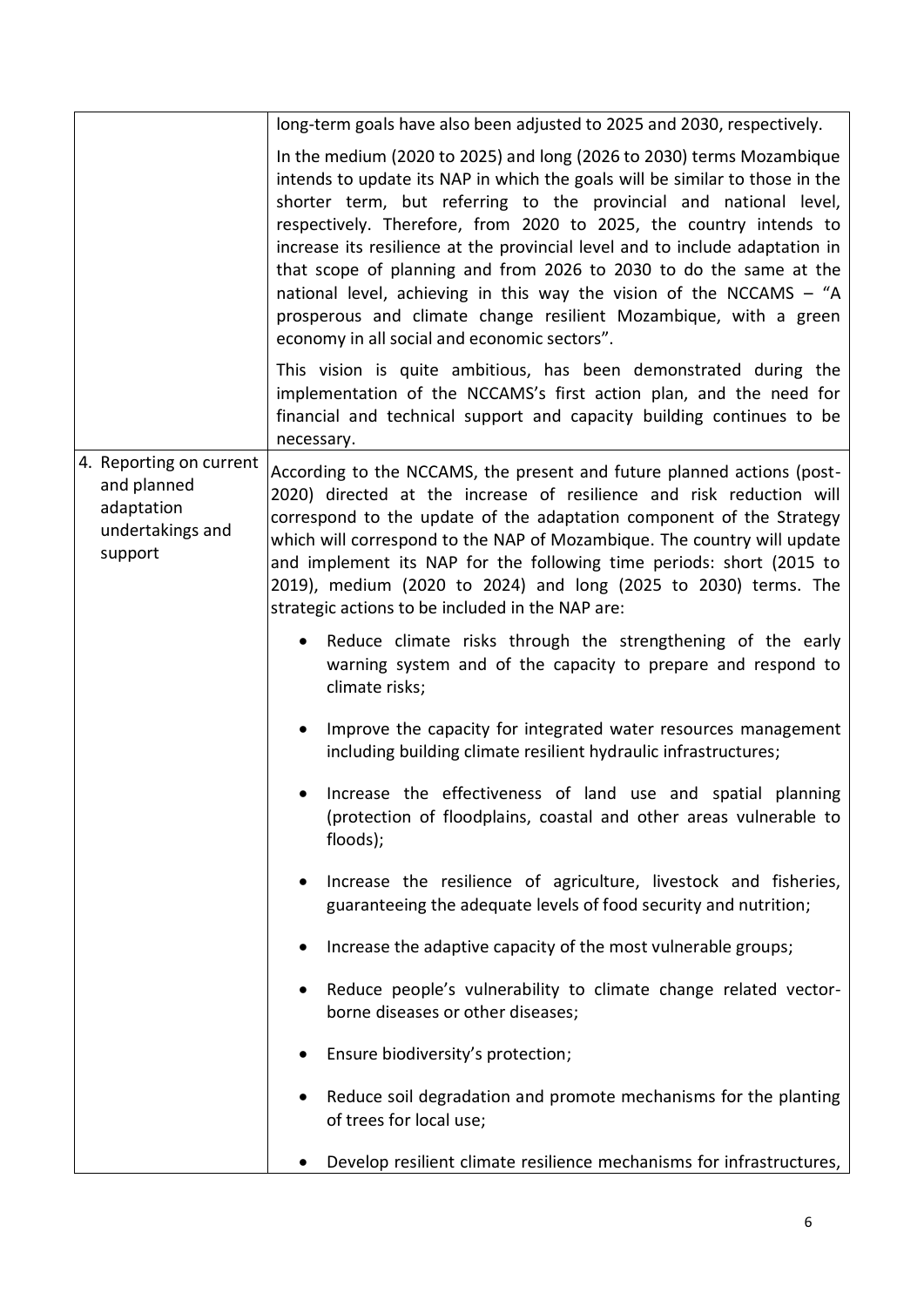|                         | urban areas and other human settlements and tourist and coastal<br>zones;                                                                                                                                                                                                                                                                                                                                                                                                   |
|-------------------------|-----------------------------------------------------------------------------------------------------------------------------------------------------------------------------------------------------------------------------------------------------------------------------------------------------------------------------------------------------------------------------------------------------------------------------------------------------------------------------|
|                         | Align the legal and institutional framework with the NCCAMS                                                                                                                                                                                                                                                                                                                                                                                                                 |
|                         | Strengthen research and systematic observation institutions for the<br>collection of data related to vulnerability assessment and<br>adaptation to climate change;                                                                                                                                                                                                                                                                                                          |
|                         | Develop and ameliorate the level of knowledge and capacity to act<br>on climate change; and                                                                                                                                                                                                                                                                                                                                                                                 |
|                         | Promote the transfer and adoption of clean and climate change<br>resilient technologies.                                                                                                                                                                                                                                                                                                                                                                                    |
|                         | Mozambique is part of the group of countries which are implementing the<br>Pilot Programme for Climate Resilience (PPCR), which encompasses<br>support for the institutional and policies' reform, for the funding of pilot<br>projects (roads, agriculture, early warning systems, coastal cities and<br>irrigation) and for knowledge management. In addition to the PPCR, the<br>World Bank is also funding actions in water resource sectors and<br>conservation areas. |
|                         | The country is also implementing other projects supported by the Least<br>Developed Countries Fund (LDCF), the PASA <sup>3</sup> , the African Development<br>Bank, the JICA, the USAID and the Portuguese Carbon Fund, among others.                                                                                                                                                                                                                                       |
| Gaps and barriers<br>5. | Financial                                                                                                                                                                                                                                                                                                                                                                                                                                                                   |
|                         | Insufficient financing available to climate proof in country,<br>associated with the complexity of the criteria and procedures for<br>accessing the international climate financial resources;                                                                                                                                                                                                                                                                              |
|                         | Low public investment and private participation in the adaptation<br>actions;                                                                                                                                                                                                                                                                                                                                                                                               |
|                         | Lack of funding to maintain and upgrade data collection stations<br>(meteorological, hydrological, hydrographical, air quality, among<br>others); and                                                                                                                                                                                                                                                                                                                       |
|                         | Slow payback of the investment in climate change adaptation<br>actions.                                                                                                                                                                                                                                                                                                                                                                                                     |
|                         | Technology and knowledge                                                                                                                                                                                                                                                                                                                                                                                                                                                    |
|                         | Weak capacity to determine the cost of the losses and damages<br>caused by the impacts and of the measures to adapt to climate<br>change and few research and investigation actions addressing<br>climate change;                                                                                                                                                                                                                                                           |

**THE SECTS 2018**<br><sup>3</sup> Programme of Support to the Environmental Sector supported by DANIDA and the European Commission (Ireland)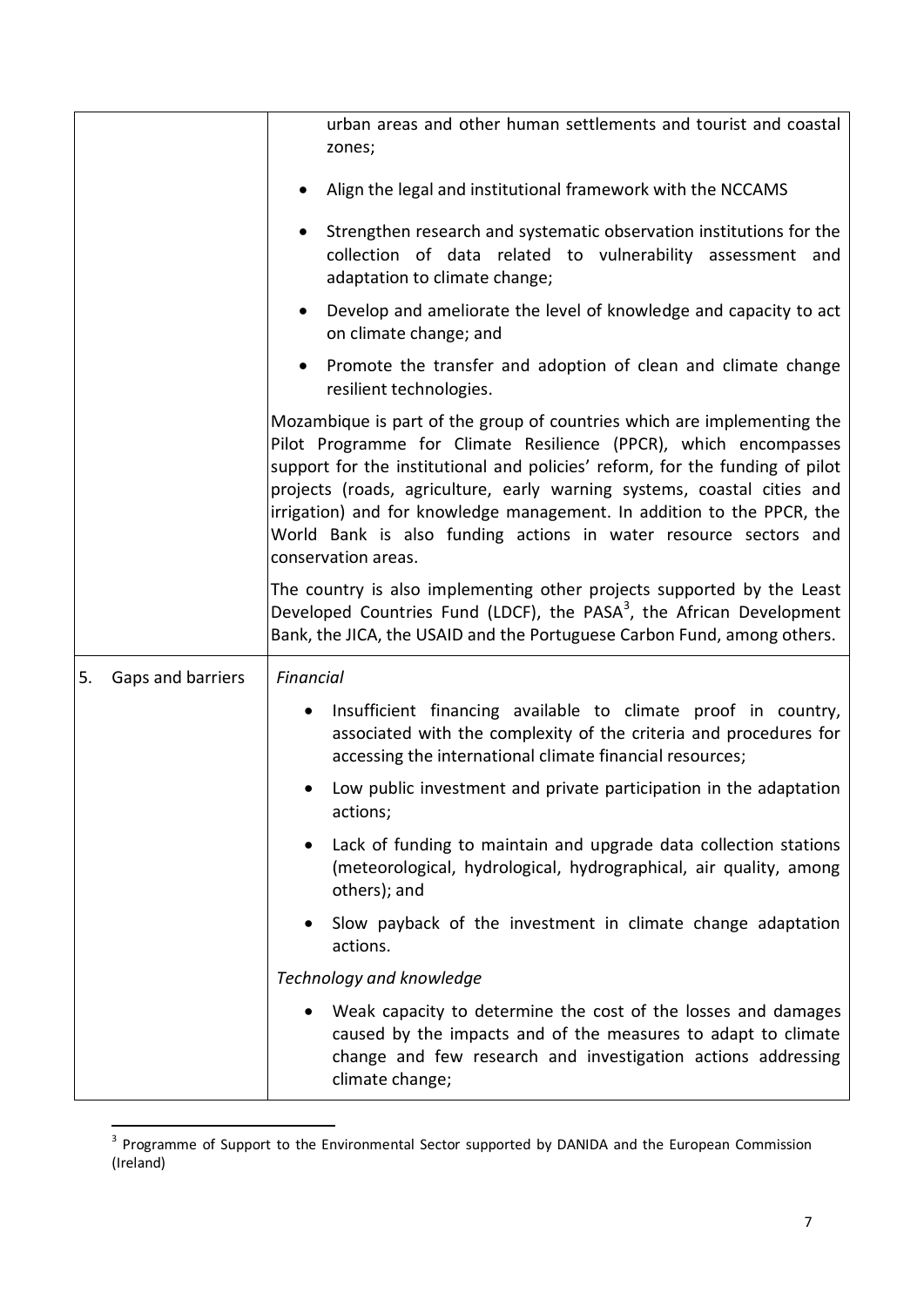|                     | Unpredictability of the intensity and magnitude of the climate<br>$\bullet$<br>change impacts;                                                                                                                                                                                                   |
|---------------------|--------------------------------------------------------------------------------------------------------------------------------------------------------------------------------------------------------------------------------------------------------------------------------------------------|
|                     | Weak capacity to design projects to access climate change<br>$\bullet$<br>financing and funds;                                                                                                                                                                                                   |
|                     | Unavailability of adaptation technologies;<br>$\bullet$                                                                                                                                                                                                                                          |
|                     | Low capacity to measure, report and verify (MRV), including the<br>$\bullet$<br>effects of policies, strategies, plans and projects and of the<br>availability and use of financial and technological resources; and                                                                             |
|                     | Difficulties and weak capacity to disclose knowledge about the<br>$\bullet$<br>climate change risks and actions, associated with a low capacity to<br>manage and communicate the results of studies and projects.                                                                                |
|                     | Political and institutional                                                                                                                                                                                                                                                                      |
|                     | Insufficient incentives to attract the participation of the private<br>$\bullet$<br>sector and civil society in developing initiatives to contribute to<br>climate change adaptation; and                                                                                                        |
|                     | coordination and charge of the sectors<br>Weak<br>the<br>in<br>$\bullet$<br>implementation of the approved policies, strategies and plans, due<br>to a low ability to verify and enforce the laws and regulations<br>associated to a weak capacity to cross-sectoral and integrated<br>planning. |
| 6. Summary of needs | To implement the INDC it is necessary to:                                                                                                                                                                                                                                                        |
|                     | Operationalize the NCCAMM implementation mechanisms namely<br>the Knowledge Management Centre, the National Climate Change<br>Network and the Financial Mechanism;                                                                                                                               |
|                     | Assess the capacity needs of the National Climate Change Network<br>and elaborate and implement the capacity plan to conduct<br>research and investigation in the relevant areas;                                                                                                                |
|                     | Strengthen the institutions to collect and manage data and<br>$\bullet$<br>information and create a data base about the existent studies and<br>experts;                                                                                                                                         |
|                     | Elaborate and implement a strategy for climate change education,<br>$\bullet$<br>awareness raising, communication and public participation;                                                                                                                                                      |
|                     | Assess the adaptation technology needs and formulate and<br>$\bullet$<br>implement the associated plan;                                                                                                                                                                                          |
|                     | Update the sectoral policies to mainstream climate change<br>$\bullet$<br>adaptation and risk reduction;                                                                                                                                                                                         |
|                     | Establish climate insurances; and                                                                                                                                                                                                                                                                |
|                     | Build national technical and institutional capacity to design and                                                                                                                                                                                                                                |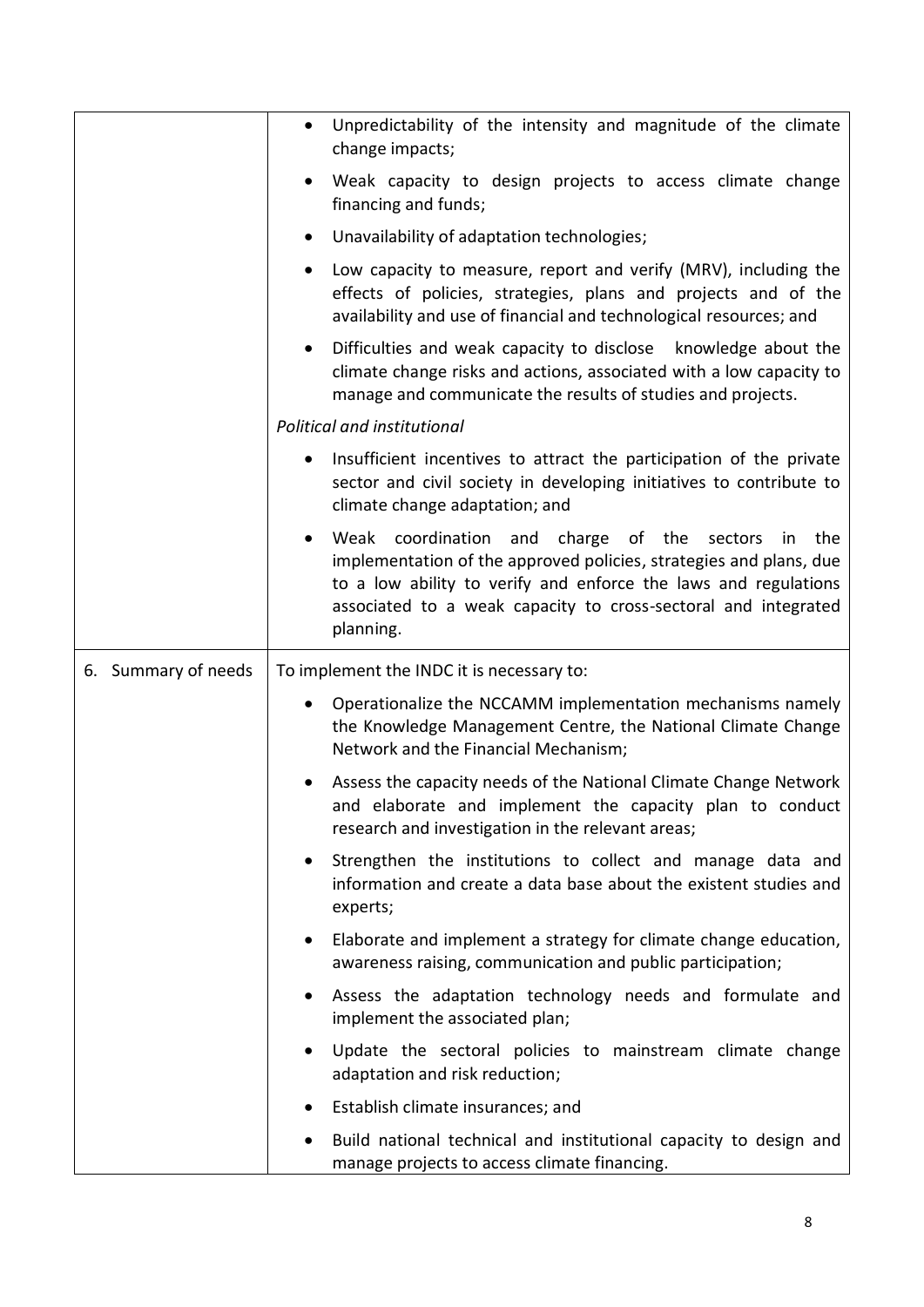| 7. Monitoring<br>and<br>reporting progress | The government has approved the National System to Monitor and<br>Evaluate Climate Change and this will be used to MRV the adaptation<br>actions. This system is being tested and will be functioning before 2020<br>and onwards.                                                                                                                                                                                                                                |  |  |
|--------------------------------------------|------------------------------------------------------------------------------------------------------------------------------------------------------------------------------------------------------------------------------------------------------------------------------------------------------------------------------------------------------------------------------------------------------------------------------------------------------------------|--|--|
|                                            | <b>Mitigation Contribution</b>                                                                                                                                                                                                                                                                                                                                                                                                                                   |  |  |
| 8. Timetable                               | The INDC will be implemented between 2020 and 2030.                                                                                                                                                                                                                                                                                                                                                                                                              |  |  |
| of<br>9. Type<br>contribution              | Implementation of Policies' and Programmes' actions:<br>1. NCCAMS (2013 to 2030);                                                                                                                                                                                                                                                                                                                                                                                |  |  |
|                                            | 2. Energy Strategy (being updated and to be approved by 2016);                                                                                                                                                                                                                                                                                                                                                                                                   |  |  |
|                                            | Biofuel Policy and Strategy;<br>3.                                                                                                                                                                                                                                                                                                                                                                                                                               |  |  |
|                                            | 4. New and Renewable Energy Development Strategy (2011 to 2025);                                                                                                                                                                                                                                                                                                                                                                                                 |  |  |
|                                            | 5. Conservation and Sustainable Use of the Energy from Biomass<br>Energy Strategy (2014 to 2025);                                                                                                                                                                                                                                                                                                                                                                |  |  |
|                                            | 6. Master Plan for Natural Gas (2014 to 2030);                                                                                                                                                                                                                                                                                                                                                                                                                   |  |  |
|                                            | 7. Renewable Energy Feed-in Tariff Regulation (REFIT);                                                                                                                                                                                                                                                                                                                                                                                                           |  |  |
|                                            | 8. Mozambique's Integrated Urban Solid Waste<br>Management<br>Strategy (2013 - 2025)                                                                                                                                                                                                                                                                                                                                                                             |  |  |
|                                            | 9. National REDD+ Strategy (in preparation and to be approved in<br>$2016$ ;                                                                                                                                                                                                                                                                                                                                                                                     |  |  |
|                                            | 10. Renewable Energy Atlas for Mozambique;                                                                                                                                                                                                                                                                                                                                                                                                                       |  |  |
|                                            | 11. Project to build and manage two solid waste landfills with the<br>recovery of methane; and                                                                                                                                                                                                                                                                                                                                                                   |  |  |
|                                            | 12. Project of Urban Mobility in the Municipality of Maputo.                                                                                                                                                                                                                                                                                                                                                                                                     |  |  |
| 10. Target level                           | Based on the policy actions and programmes outlined above, the country<br>estimates, on a preliminary basis, the total reduction of about 76,5<br>MtCO <sub>2</sub> eq in the period from 2020 to 2030, with 23,0 MtCO <sub>2</sub> eq by 2024 and<br>53,4 MtCO <sub>2</sub> eq from 2025 to 2030. These reductions are estimates with a<br>significant level of uncertainty and will be updated with the results from<br>the BUR to be available by early 2018. |  |  |
|                                            | The implementation of any proposed reduction is conditional on the<br>provision of financial, technological and capacity building from the<br>international community.                                                                                                                                                                                                                                                                                           |  |  |
| 11. GHG reductions                         | The implementation of the actions referred will limit the GHG emissions by<br>sources and the removals by sinks at the same time as they contribute to<br>the increase of the well being of the Mozambicans through the increase of<br>the access to renewable energy sources and to basic sanitation services to<br>promote the efficient use of the natural assets, reducing the                                                                               |  |  |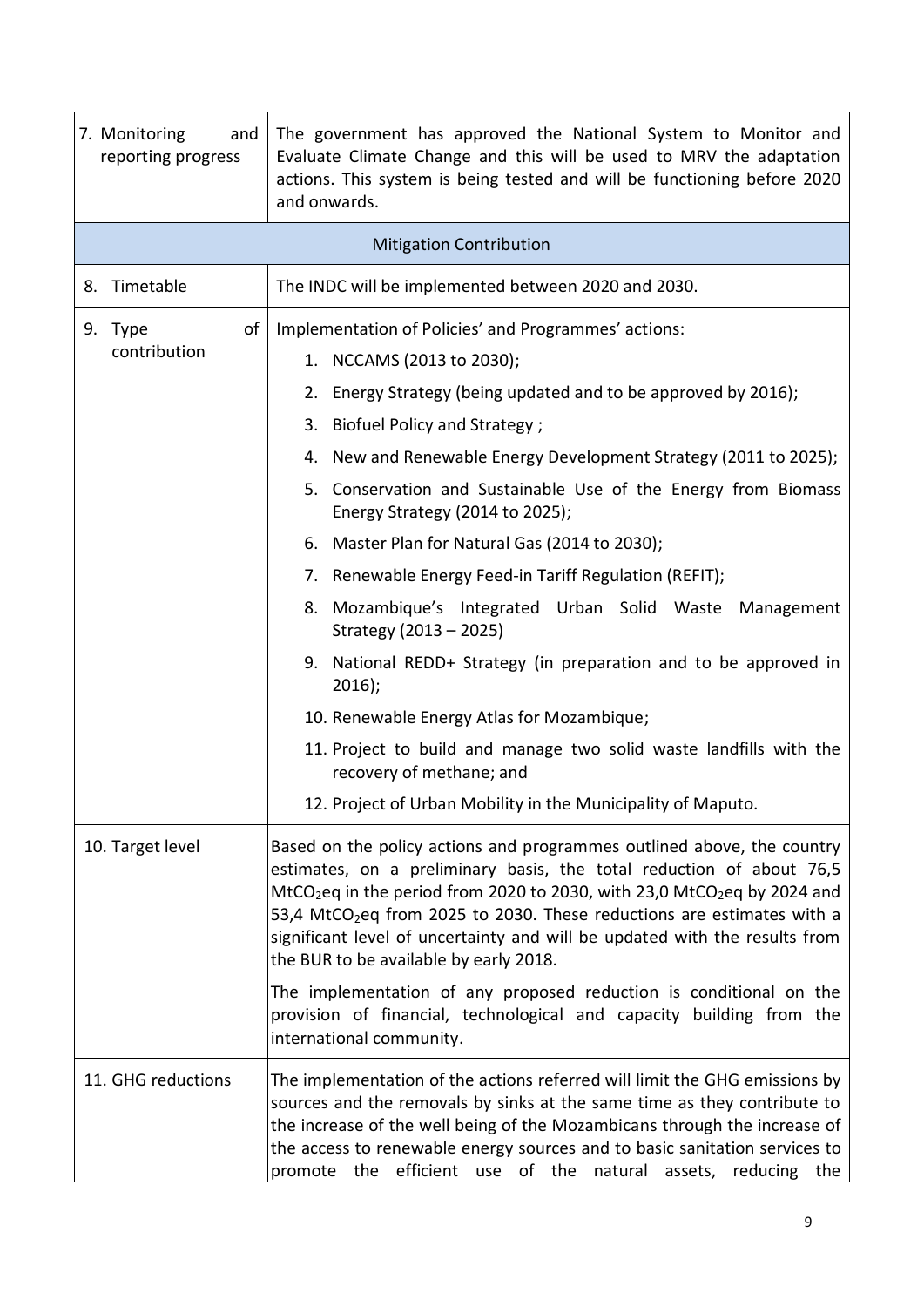|                                         | environmental degradation.                                                                                                                                                                                                                                                                                                                                                                                                                                                                                                                              |
|-----------------------------------------|---------------------------------------------------------------------------------------------------------------------------------------------------------------------------------------------------------------------------------------------------------------------------------------------------------------------------------------------------------------------------------------------------------------------------------------------------------------------------------------------------------------------------------------------------------|
|                                         | Mozambique is willing to participate in the market mechanisms to be<br>established which would allow access to clean technologies in order to<br>mitigate the emissions arising from exploiting, managing and using the<br>natural capital that is available.                                                                                                                                                                                                                                                                                           |
| 12. Means of<br>Implementation          | Mozambique is participating in the Second Phase of the Technology Needs<br>Assessment Project (TNA), covering the following sectors: (i) energy and<br>waste, (ii) agriculture and (iii) coastal zones, including infrastructures. This<br>process will result in a Technological Action Plan identifying the needs,<br>including the financial and capacity building needs in those sectors. This<br>information is relevant to identify the necessary means to implement the<br>proposed actions. This exercise will be concluded by the end of 2017. |
|                                         | Another relevant source of information is the is the ongoing process for<br>making the National Climate Change Network operational which includes<br>the assessment of the existing institutional and technical capacities and<br>their needs for the implementation of the NCCAMS to formulate and<br>implement the Capacity Building Plan, as included in the NCCAMS.                                                                                                                                                                                 |
| 13. Sectors                             | The presently identified actions are related to<br>energy (electricity<br>production, transports and other - residential, commercial and<br>institutional), land use, land use change and forestry (REDD+) and waste<br>(solid waste disposal and treatment).                                                                                                                                                                                                                                                                                           |
|                                         | Despite the above identified actions, the country still has potential actions<br>in other sectors such as industry, agriculture including in the other energy<br>sub-sectors.                                                                                                                                                                                                                                                                                                                                                                           |
| 14. Gases                               | The main gases covered in this contribution are: carbon dioxide $(CO2)$ ,<br>methane (CH <sub>4</sub> ) and nitrous oxide (N <sub>2</sub> O)                                                                                                                                                                                                                                                                                                                                                                                                            |
|                                         | In the future, other GHG may be included.                                                                                                                                                                                                                                                                                                                                                                                                                                                                                                               |
| 15. Accounting<br>Methodologies         | The IPCC Revised 1996 Guidelines for National Greenhouse Gas<br>and the Good<br>Practise Guidance<br>Inventories<br>and Uncertainty<br>Management in National Greenhouse Gas Inventories were used to<br>calculate the GHG emissions and removals as described in the Second<br>National Communication and the LEAP software was used to develop<br>emission scenarios for the INDC.                                                                                                                                                                    |
|                                         | The Global Warming Potential values used were those from the IPCC's<br>Fourth Assessment Report and as stated below:                                                                                                                                                                                                                                                                                                                                                                                                                                    |
|                                         | $CO2 = 1 CO2eq$                                                                                                                                                                                                                                                                                                                                                                                                                                                                                                                                         |
|                                         | $CH_4 = 21 CO_2$ eq                                                                                                                                                                                                                                                                                                                                                                                                                                                                                                                                     |
|                                         | $N_2O = 310 CO_2$ eq.                                                                                                                                                                                                                                                                                                                                                                                                                                                                                                                                   |
| 16. How it is equitable<br>and adequate | Considering<br>Mozambique's<br>historical GHG<br>emissions,<br>which<br>are<br>insignificant in the global total, the effort that the country is willing to                                                                                                                                                                                                                                                                                                                                                                                             |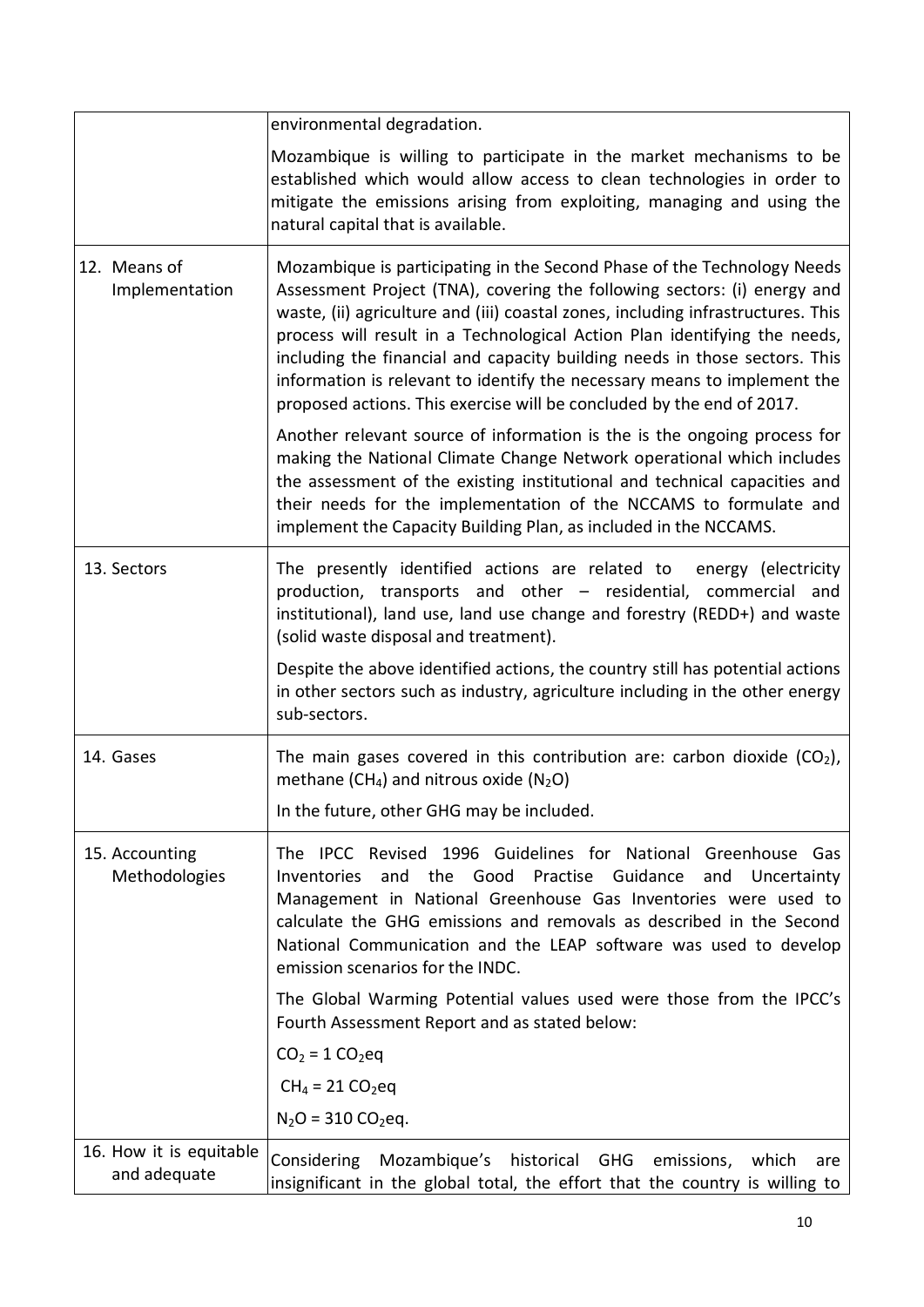|                                   | make to create adaptative capacity and face the national challenges of<br>reducing poverty, including those of the most vulnerable, this contribution<br>is fair and adequate considering the ultimate objective of the UNFCCC.                                                                                                                                                                                                                                                                                                                                               |
|-----------------------------------|-------------------------------------------------------------------------------------------------------------------------------------------------------------------------------------------------------------------------------------------------------------------------------------------------------------------------------------------------------------------------------------------------------------------------------------------------------------------------------------------------------------------------------------------------------------------------------|
|                                   | It is recognized that achieving a resilient and low carbon development can<br>be a catalyser to reduce poverty and diminish the inequalities towards the<br>most vulnerable. Therefore, the implementation of the INDC will include<br>the most vulnerable communities, promoting an inclusive climate proofed<br>development, with a higher degree of access to efficient technologies and<br>cleaner energy sources, promoting environmental integrity and the<br>creation of green jobs.                                                                                   |
| 17. Institutional<br>arrangements | The Institutional Arrangements established to implement and MRV the<br>Mitigation component of the INDC are those established by the NCCAMS<br>and operationalized by the National System to Monitor and Evaluate<br>Climate Change. The relevant entities are the Climate Change Unit, the<br>Knowledge Management Centre, hosted in the Science Academy of<br>Mozambique, the National Climate Change Network, the GIIMC and the<br>National Greenhouse Gases Inventory System (SNIGEE), already included<br>in the National System to Monitor and Evaluate Climate Change. |